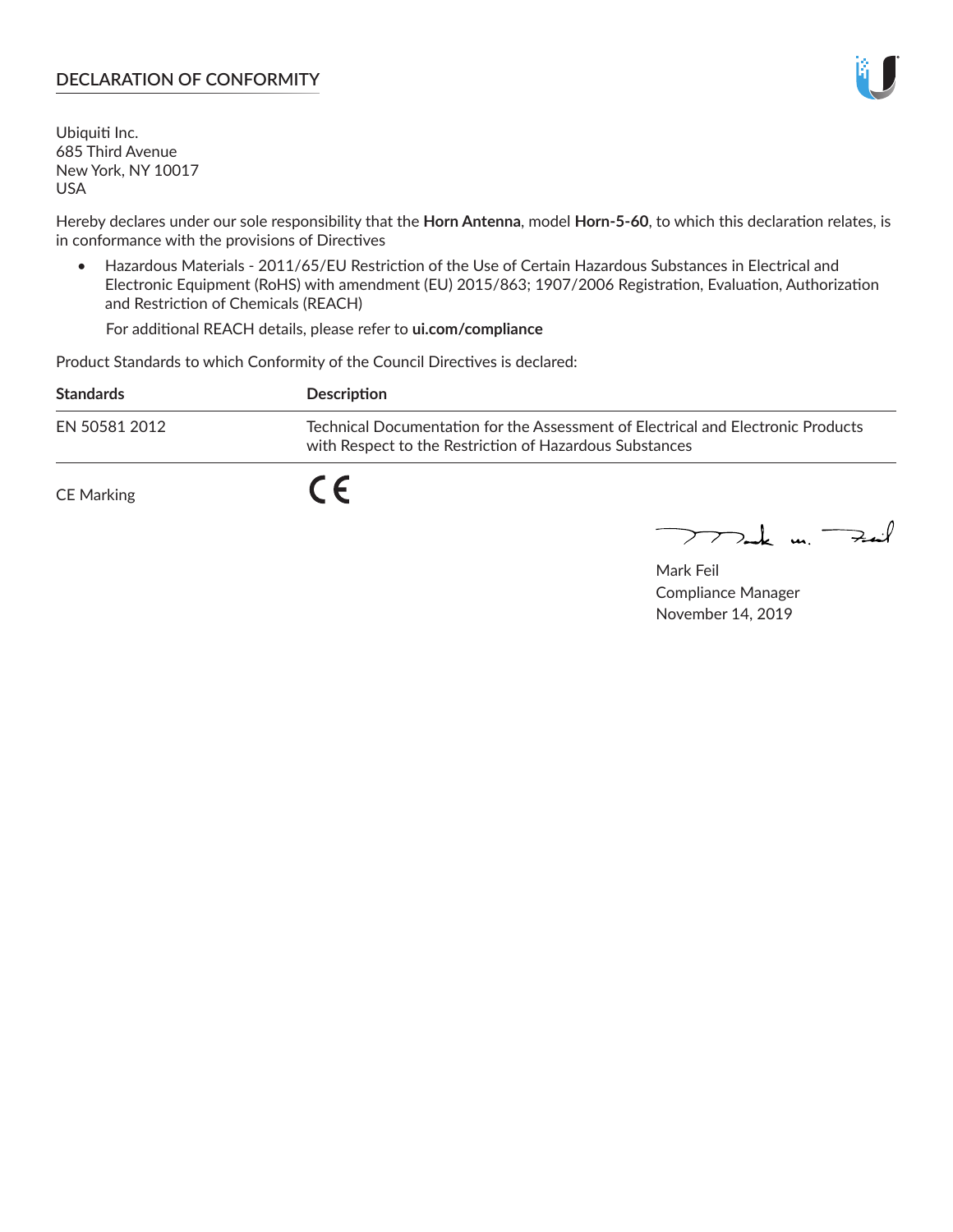# **DECLARATION OF CONFORMITY**



## **български** [Bulgarian]

С настоящото UBIQUITI декларира, че това устройство Horn-5-60 отговаря на основните изисквания и други приложими разпоредби на Директива 2011/65/ЕС с изменение (ЕС) 2015/863.

## **Hrvatski** [Croatian]

Tvrtka UBIQUITI ovim putem izjavljuje da je ovaj uređaj Horn-5-60 u skladu s osnovnim zahtjevima i ostalim bitnim odredbama direktiva 2011/65/EU i dopunom (EU) 2015/863.

# **Čeština** [Czech]

Společnost UBIQUITI tímto prohlašuje, že zařízení Horn-5-60 splňuje základní požadavky a jiné související podmínky směrnice 2011/65/EU a dodatku (EU) 2015/863.

## **Dansk** [Danish]

Hermed erklærer UBIQUITI, at denne Horn-5-60-enhed overholder de essentielle krav og andre relevante bestemmelser i direktivet 2011/65/EU med tillæg (EU) 2015/863.

## **Nederlands** [Dutch]

UBIQUITI verklaart hierbij dat dit Horn-5-60-apparaat voldoet aan de essentiële vereisten en andere relevante voorwaarden uit de Europese richtlijn 2011/65/EU en gedelegeerde richtlijn (EU) 2015/863.

#### **English**

Hereby, UBIQUITI, declares that this Horn-5-60 device, is in compliance with the essential requirements and other relevant provisions of Directive 2011/65/EU with amendment (EU) 2015/863.

## **Eesti keel** [Estonian]

Käesolevaga kinnitab UBIQUITI, et antud Horn-5-60 seade vastab direktiivis 2011/65/EL välja toodud põhilistele nõuetele ning muudele asjakohastele sätetele, koos parandusega (EL) 2015/863.

# **Suomi** [Finnish]

UBIQUITI vakuuttaa täten, että tämä Horn-5-60-laite on direktiivien 2011/65/EU ja (EU) 2015/863 oleellisten vaatimusten ja muiden ehtojen mukainen.

#### **Français** [French]

Par les présentes, UBIQUITI déclare que ce dispositif Horn-5-60 est conforme aux exigences essentielles et aux autres dispositions pertinentes de la directive 2011/65/UE avec l'amendement (UE) 2015/863.

# **Deutsch** [German]

UBIQUITI erklärt hiermit, dass dieses Gerät Horn-5-60 den grundlegenden Anforderungen und anderen relevanten Bestimmungen der Richtlinien 2011/65/EU und (EU) 2015/863 entspricht.

#### **Ελληνικά** [Greek]

Δια του παρόντος η UBIQUITI δηλώνει ότι αυτή η συσκευή Horn-5-60 συμμορφώνεται με τις βασικές απαιτήσεις και άλλες σχετικές διατάξεις της Οδηγίας 2011/65/ΕΕ με την τροποποίηση (ΕΕ) 2015/863.

#### **Magyar** [Hungarian]

Az UBIQUITI kijelenti, hogy a(z) Horn-5-60 számú eszköz megfelel a 2011/65/EU irányelv (EU) 2015/863. számú módosítása alapvető követelményeinek és egyéb vonatkozó rendelkezéseinek.

#### **Íslenska** [Icelandic]

UBIQUITI lýsir því hér með yfir að Horn-5-60 er í samræmi við nauðsynlegar kröfur og önnur viðeigandi ákvæði í tilskipun 2011/65/EU ásamt viðbótum í (EU) 2015/863.

#### **Italiano** [Italian]

Con la presente, UBIQUITI dichiara che il presente dispositivo Horn-5-60 è conforme ai requisiti essenziali e alle altre disposizioni pertinenti della direttiva 2011/65/UE con l'emendamento (UE) 2015/863.